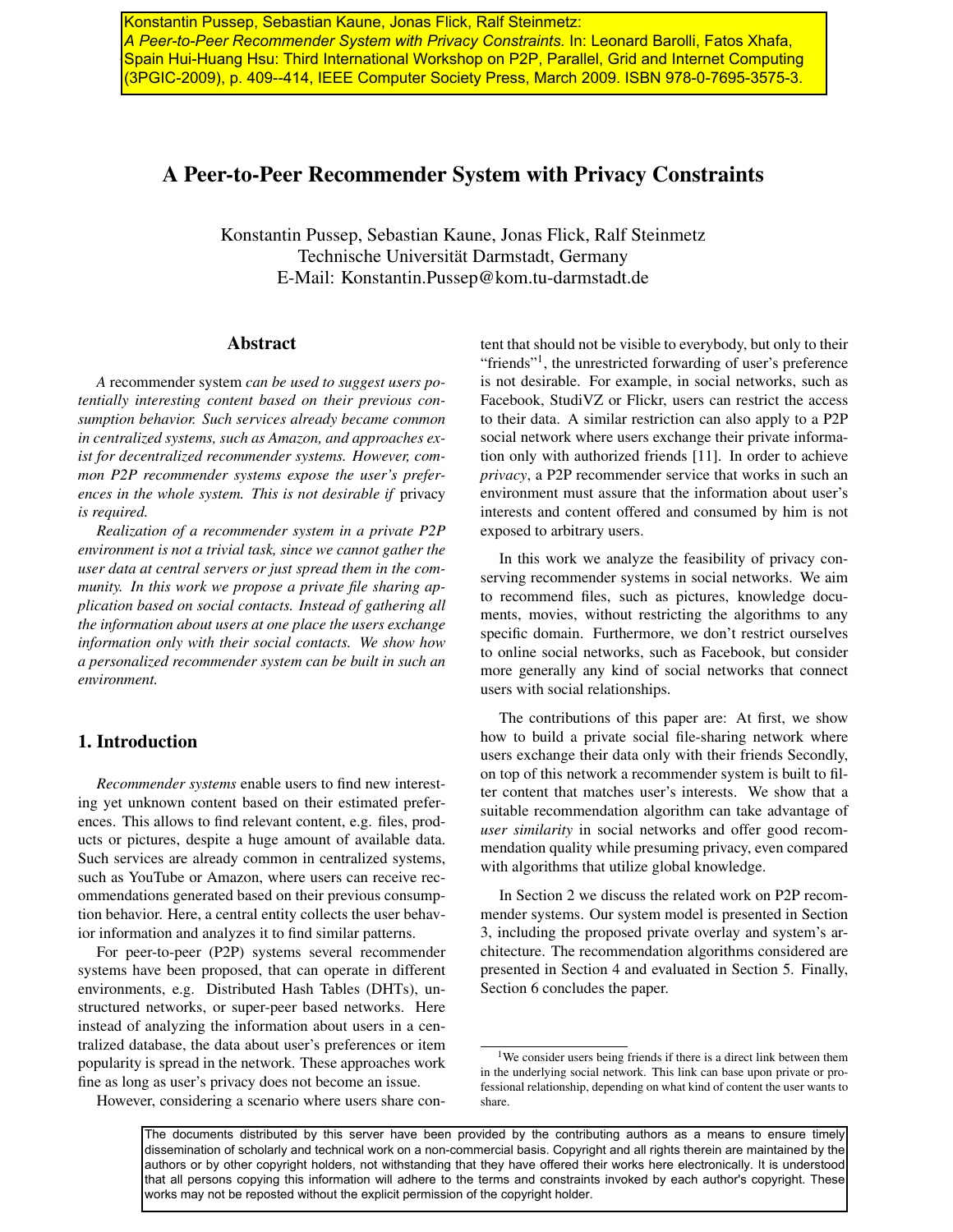# 2. Related Work

Recommender algorithms are a substantial research topic, both in the industry and academic community [4, 2, 3, 13, 12, 9]. Besides the established industrial players, such as Google and Amazon, that rely on centralized databases[2, 3], several decentralized approaches have been proposed, e.g. [7, 12, 9].

In general the recommendation algorithms can be divided in two categories [3]:

- User similarity based approaches try to identify users with similar interests and then to recommend content possessed by these users.
- Object similarity based approaches try to find items similar to those already possessed by the given user.

These algorithms cannot be easily applied to our scenario because we don't have the knowledge about the complete user base (unlike centralized solutions) or even a significant part of the network (unlike classical P2P file sharing networks where the content owned by users is exposed to the whole community). Instead, we have to restrict the data exchange to related users.

Therefore, centralized recommender systems [2, 3] require a global knowledge about users behavior in the system (e.g. who buys what on Amazon, or who watches which movies on YouTube) are not applicable.

Considering the algorithms proposed for P2P systems we discover that they still rely on a semi-global knowledge, e.g. on super-peers analyzing search requests from normal peers [4]. These super-peers then are able to collect user data and, therefore, contradict privacy requirements. Further systems, such as [1], rely on a Distributed Hash Table to manage the recommendation information. However, peers have only few control over the data that is stored in a DHT, and typical DHTs allow arbitrary peers to fetch and store information. Our approach is different as we don't have super-peers or any other entities gathering knowledge about other peers. Instead, we aim to restrict the information exchange to friends only.

Ruffo et al. [9] proposed an unstructured "preference network" that offers a recommendation mechanism. Differently to our approach it does not consider how to distribute the user's preference and to preserve user's privacy.

Distributed Collaborative Filtering [12] generates file recommendations based on the global popularity of items/files in the system. This approach was designed for classical file sharing applications where a user can access content shared by any other users and, therefore, distributes the information about shared content in the network. We consider this algorithm as a reference system while proposing a recommender algorithm that presumes user's privacy.

## 3. System Model

In order to realize a private P2P recommender system we propose to use an existing social network to leverage existing user relationships. We use the network's API to discover user's friends and exchange information with them. This *social overlay* is then used to build a *private file sharing overlay* by deciding which friends are allowed to access content shared by a user.

We argue that such an overlay offers a high degree of user's similarity due to the following observation: In social networks users can organize themselves in *groups* that express their interest in some specific topic. The members of such a group do not have to maintain a friendship relationship. Nevertheless, as measured by representative studies, e.g. by Mislove et al. in [5], the groups are highly clustered, i.e. on average many of the users in a group are also friends in the friendship overlay.

Our assumption is that if friends mostly share common interests regarding the interest groups, they would also share common interest in content, e.g. files. Therefore, we propose to build a private file sharing service on top of such a social network. The basic functionality is then to offer content for sharing and to browse the content shared by friends. Furthermore, in order to deal with a big amount of data (i.e. music collections, pictures, movies, or literature databases) a recommender system allows users to discover new relevant content.

In order to assure privacy only authorized friends of a user are allowed to see and access the shared content. This results in a private social overlay for file sharing.

#### 3.1. Private Overlay

Community networks such as Facebook or Orkut already offer open APIs and more networks announced to support the Opensocial API developed by Google [6]. In fact, any network that connects users with their friends can be used, not only an online social network, but even an instant messaging service where users are connected to other users and can obtain their online status and exchange messages. All we need is an API with the following primitives:

- getListOfContacts(): List
- getOnlineContacts(): List
- sendMsgToContact(Contact C, Message M): void
- receiveMsg(): Message

#### 3.2. Architecture

Figure 1 shows the architecture of our system. Social networks with open APIs are used to find friends in available social networks and to connect to these peers. The private overlay works as a substrate on top of social networks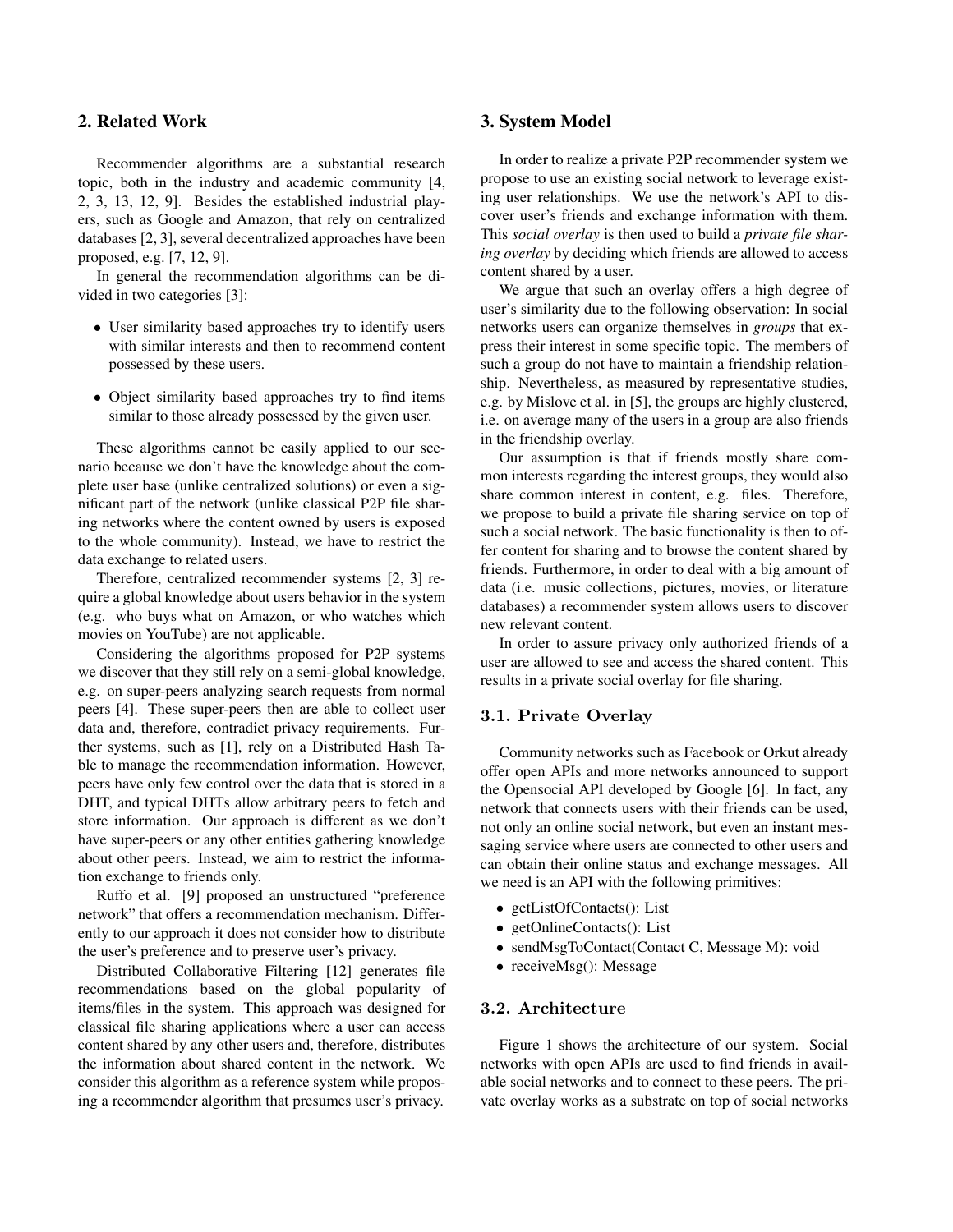

**Figure 1. Application Architecture**

to communicate among users that mutually granted access to their shared content. Our recommender module uses the private overlay to collect information about friends and their preferences in order to recommend content. Finally, a file exchange component manages the exchange of files among users.

We built a first prototype as a proof-of-concept. It uses  $Skype<sup>2</sup>$  to obtain the network of friends. This is done via Skype's open  $API<sup>3</sup>$  that can be used by third-party tools such as our application. The recommender system runs on top of the private overlay composing Skype users running our application and exchange the file lists together with the ranking information using the Skype API.

#### 3.3. System Operation

Our system works as follows: once the user starts the application for the first time he defines a directory with the content he wants to share. Then the system connects to the supported social networks, and loads the lists of contacts. The user is asked which of his friends should be allowed to access the shared content.

Once the content exchange permit is granted by users the normal operation mode takes place. Here the system exchanges in the background the lists of shared files and recommendation metadata, such as popularity of single files. This is done in two ways:

• The *push mechanism* issues each time a user connects to the social network or adds new content to the shared folder a list update and sends it to connected sharing friends.

2www.skype.com

• The *pull mechanism* requests the list of shared content from friends each time the application is started.

Additionally to the list of shared content the file rankings are exchanged among friends. Based on this ranking information and the content lists received from sharing friends the recommender system tries to identify the content mostly interesting to the user and suggests this content for download. The user receives the list of recommended files and can decide whether to download them or not. This decision is then used as feedback to the recommender service.

# 4. P2P Recommendation Algorithms

Before we introduce the privacy-conserving recommender algorithm used in our system, we discuss two comparison algorithms, being representative for the related work. The first approach, File Popularity Recommendations (FPR) [4], works completely locally using the list of own files and the lists of neighbors' files as data basis. This algorithm is expected to work well if the interest similarity among neighbors is high. Contrary, the second approach, Distributed Collaborative Filtering (DCF) [12], relies on the global knowledge of file popularities in the network. Therefore, it can operate in any environment, regardless whether the neighbors in the network share similar interests or not. As such a system contradicts the privacy requirements, we consider DCF only for comparison purposes, to estimate the relative performance of privacy-conserving algorithms.

### 4.1. Files' Popularity based Recommendation (FPR)

This approach can be classified as object similarity based. For all items within the network (or files within a cluster of friends in our case) a *popularity ranking* is computed. This ranking uses a reference file to determine the relative popularity of other files among users, that already have this item. The user supplies a reference file  $f<sub>x</sub>$  to the recommender service to obtain a list of files, popular with users that already own  $f_x$ . More precisely the popularity of a file  $f_k$  is computed as follows:

$$
Pop(f_k) = \frac{|peers\,owning\;f_k\;and\;f_x|}{|peers\;ownning\;f_x|}\qquad \qquad (1)
$$

A recommendation will then consist of all files, whose popularity is bigger than a certain threshold value. We adopted this algorithm with a threshold of 10 %, meaning that only file's with a popularity of at least 0.1 are recommended.

This algorithm requires the recommendation information being exchanged among friends only but users have to explicitly choose a reference file.

<sup>3</sup>https://developer.skype.com/wiki/Java API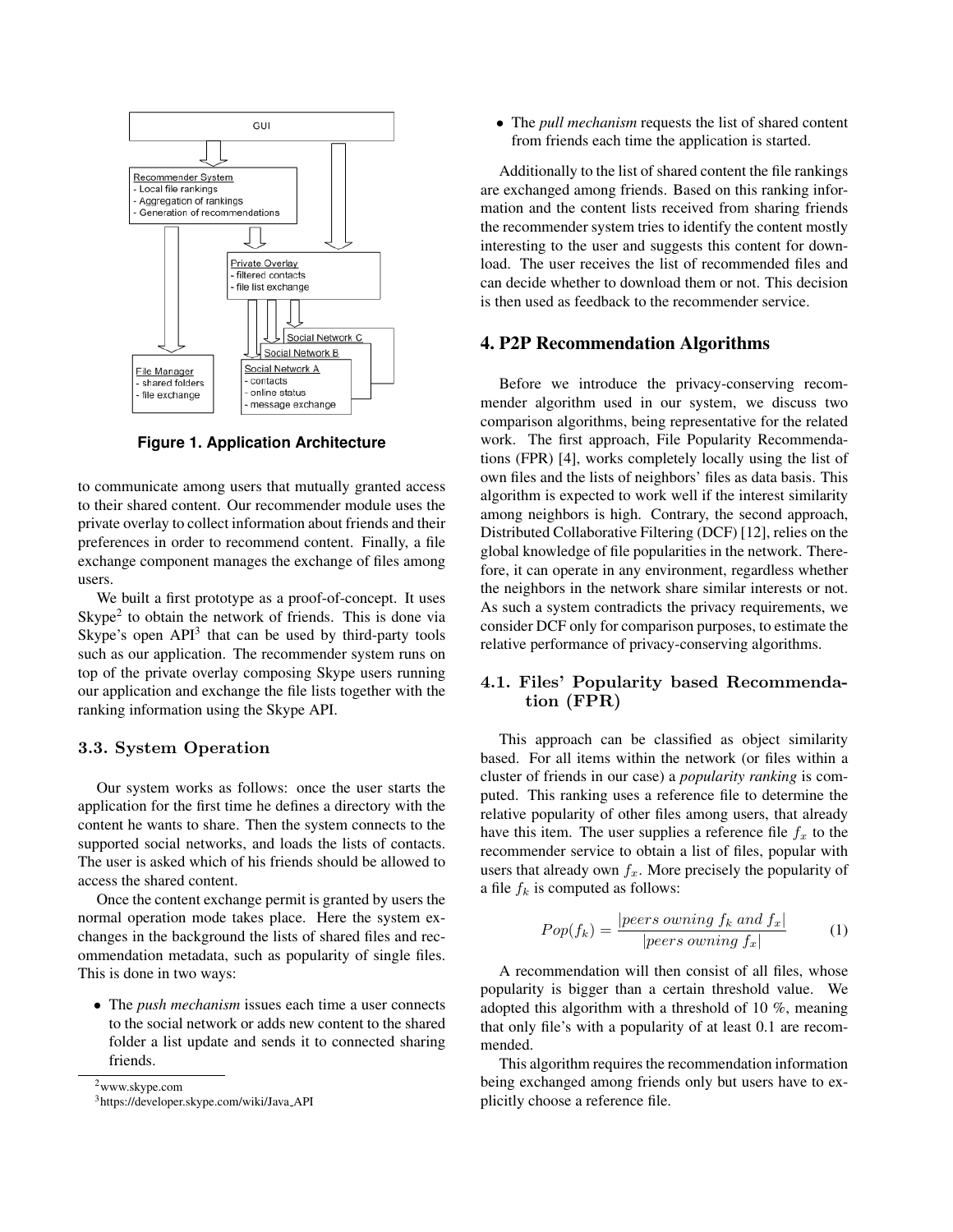# 4.2. Distributed Collaborative Filtering (DCF)

Distributed Collaborative Filtering [12] is an attempt to utilize the recommendation quality of traditional collaborative filtering techniques [10] in a decentralized environment. It uses an object similarity based approach, which is based on the so-called item relevance ranks.

The main *relevance rank* describes the relative popularity of an item in the system:

$$
R_{I_a} = \frac{|Peters\,ouning\,I_a|}{|Peters\,in\,the\,network|} \tag{2}
$$

This global value, however, does not reflect the degree of similarity among items. For this purpose *between-item relevance rank* metric defines the relative popularity of items  $I_a$  and  $I_b$ :

$$
R_{I_a}(I_b) = \frac{|Peers \, owning \, both \, Items \, I_a \, and \, I_b|}{|Peers \, in \, the \, network|} \tag{3}
$$

In a decentralized environment these relevance ranks can not be computed for all items, if not all the information about the network topology is known. Therefore, every peer stores so-called *buddy tables* for each item the peer owns. A buddy table contains the approximated relevance rank of the item and all approximated between-item relevance ranks to all the other items the peer owns or knows about. These ranks are distributed in the network, whenever another peer exchanges information with this peer. The relevance rank  $R(I_a)$  is updated dynamically by adding  $1/|Peers\ in\ the\ network|$  every time a new user that owns  $I_a$  is found. The between-items relevance ranks to all own files  $I<sub>b</sub>$  are also updated in the same manner. This way the more information is exchanged, the better the approximation of the ranks becomes.

For a list of items received from another peer the final recommendation ranking for each item  $I_a$  for a user  $P_i$  can be computed based on the relevance ranks as follows:

$$
R_{I_a, P_i} = \sum_{\forall I_b \in B_i(I_a)} \log R_{I_b}(I_a) - (|B_i(I_a)| - 1) \log R_{I_a}
$$
 (4)

Whereas  $B_i(I_a)$  is the list of peer  $P_i$ 's own items whose buddy tables contain  $I_a$ .

#### 4.3. Limitations of DCF

In our scenario there are two issues about this algorithm:

1. The ranking computation of  $R_{I_a}$  and  $R_{I_a}(I_b)$  requires the knowledge of the network size that is unknown in a P2P system. This value has to be estimated, e.g. by counting the unique users found in the buddy tables of files. Therefore, user ids are stored in the buddy tables.

2. The buddy tables of peer's items must be propagated in the network to achieve good results. Due to the user ids stored in the buddy tables this contradicts the privacy constraint. While some techniques, such as hashing of ids, might reduce the visible information, it still cannot avoid the undesirable exposure of user's data. An eavesdropper would just compare the hashes of known users with the hashes found in the buddy tables.

### 4.4. Privacy-Conserving Distributed Collaborative Filtering (PCDCF)

In the original implementation of the DCF algorithm every peer distributes the buddy tables that contain user ids. Therefore, this information is shared in the entire network and contradicts the privacy requirements. We refined the algorithm in such a way that peers store only the estimated relevance ranks  $(R<sub>Ia</sub>)$ and  $R_{I_a}(I_b)$  of the files he knows about together with the *number of peers* that contributed to the calculation of this metric (we denote this number of peers as  $P_{I_a}$ ).

The computation of the final recommendation ranks after a peer receives a list with shared files from a friend is done as follows:

For every file  $I_a$  in the list, that is not already owned by the receiver, the new rank  $R_{I_0}$  is obtained by calculating the average based on the previous relevance ranks of the user himself and his friends. For a set F of friends of the given user  $f'$  that means:

$$
R_{I_a}^{f'} = \frac{\sum_{f \in F \cup \{f'\}} P_{I_a}^f \cdot R_{I_a}^f}{\sum_{f \in F} P_{I_a}^f} \tag{5}
$$

Where  $R_{I_a}^f$  is the rank computed by user f and  $P_{I_a}^f$  is the number of contributors to this rank.

The rank  $R_{I_0}(I_b)$  is calculated accordingly. Finally, the overall recommendation rank is computed as given by expression 4.

In contrast to traditional DCF, to generate recommendations our algorithm requires only to exchange the values  $P_{I_a}, R_{I_a}, P_{I_a}(I_b)$ , and  $R_{I_a}(I_b)$  that do not contain any private information about other peers. The peers are only able to see the list of files shared by their direct friends and anonymized relevance ranks.

Table 1 summarizes the most relevant properties of considered algorithms. FPR distributes information only with direct friends, while DCF spreads the information in the whole network. In turn, PCDCF exchanges anonymized file statistics with direct neighbors to compute recommendations. Furthermore, FPR requires a manually selected reference file.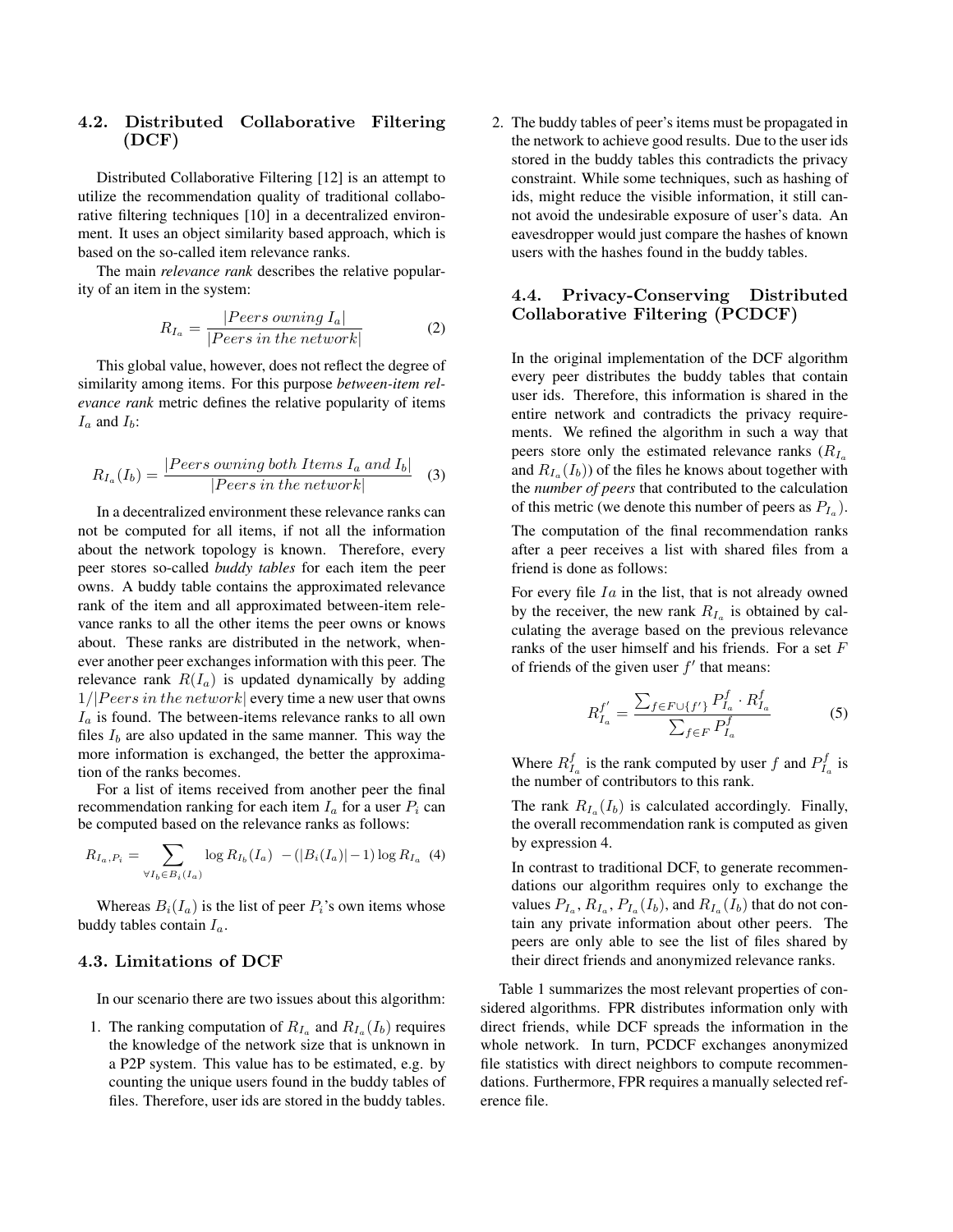|  | Table 1. Recommender algorithms. |  |
|--|----------------------------------|--|
|--|----------------------------------|--|

|              | Data Dissemination | Reference File |
|--------------|--------------------|----------------|
| <b>FPR</b>   | neighbors only     | required       |
| <b>DCF</b>   | global             | no             |
| <b>PCDCF</b> | gossiping          | no             |

# 5. Evaluation of Recommendation Algorithms

### 5.1. Evaluation Goal and Metrics

In order to show the feasibility of our approach we evaluate the performance of the selected recommender algorithms in our scenario. We compare the performance of the all three considered algorithms: localized version of FPR, normal DCF and our privacy conserving DCF (PCDCF).

The metrics applied to evaluate the algorithms performance are:

- Coverage determines how many files the user is interested in were recommended by the algorithm.
- Accuracy reflects the fraction of interesting files compared to all recommended files.

We applied the *k-fold validation method* to evaluate the recommendation algorithms [8]: Here the files assigned to a user are divided into k subsets. For each simulation run, one of the subsets is removed and used for validation purposes. This method is repeated k times with different subsets of missing items and the average coverage and accuracy are calculated.

#### 5.2. Setup

We evaluate the selected algorithms in a round-based simulator. The system is modeled as a network of friends, where each user initially stores a set of files. Both the number of friends and files per user are set to 300. Each round peers exchange their lists of the shared content and the recommendation rankings with their neighbors. Based on this information, the local recommendations are generated and the files matching users' interests are downloaded.

In order to create a network of friends we applied a power-law distribution because it is the behavior observed in many social networks [5]. Most users have few contacts only while few users have many contacts. Similar distributions were applied to generate popularity of single files, i.e. the number of copies per file available in the system and the number of files per user.

The system is initialized in three steps: In the first step a number of unique files is divided into 10 ranks. The ranks have power-law properties where few files have many replicas and many files only few replicas.

Then the files are assigned to users, again following a power-law distribution. Finally, in the last step the friendship overlay is created where some users have many friends while many users have only few. In order to model the interest similarity among friends, some friends are selected using a cosine similarity measure while the rest is selected randomly to express potential interest diversity.



**Figure 3. Comparative results of recommendation algorithms.**

### 5.3. Results

The comparative evaluation of all three considered recommender algorithms is shown in Figure 3. Here the peers are friends of peers with similar interests with the probability of 90%. It turns out that DCF achieves the highest coverage of almost 80%, while PCDCF and FPR achieve slightly lower values of 75 and 71% respectively. This shows that in an environment with a high user similarity, even simple algorithms such as FPR allow to find relevant content.

Additionally, Figure 3 shows the accuracy of the algorithms. Here, the DCF algorithm achieves the accuracy of 36%, while the accuracy of FPR is 10% higher (46%). On the other hand our PCDCF offers a slightly lower accuracy of 31%. This is a good result for PCDCF if we take into account that it shares the private information only with direct friends (unlike DCF) and does not require a reference file (like FPR does).

In order to assess the impact of interest similarity among friends we modified the probability that friends share similar interests from 90% to 50%. The results in Figure 2(a) show that for PCDCF the coverage drops from almost 80 to 67% and the accuracy from 30 to 14%. This confirms our expectation that the quality of our recommender algorithm decrease depends on the similarity among friends.

We further investigated the impact of different parameters on the performance of PCDCF. Therefore, we simulated our system over ten rounds. We reduced the number of recommendations for each peer from 20 to 10. As we can see in Figure 2(b) the coverage drops by 5% only.

In another experiment we reduced the number of friends